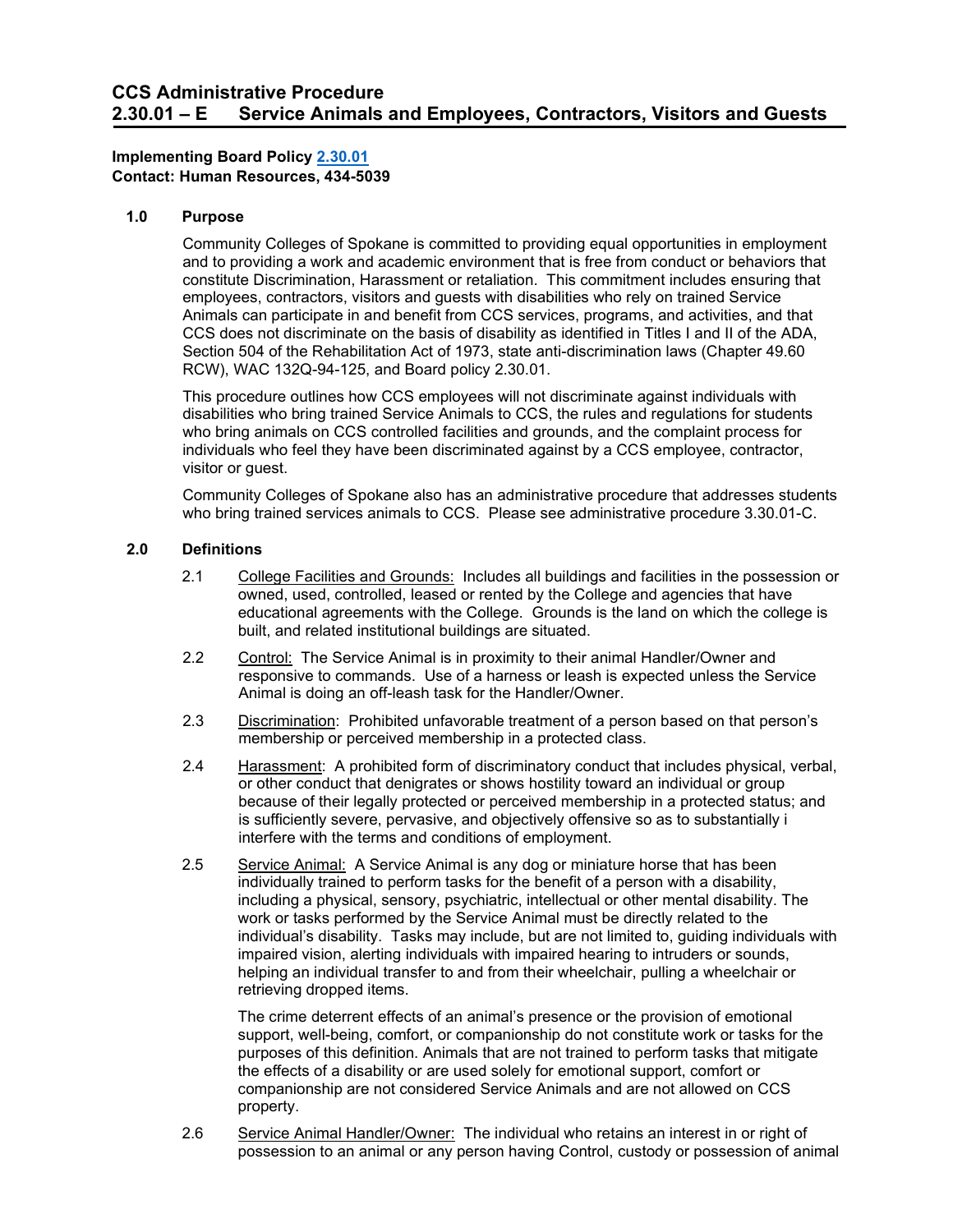responsible for caring for and supervising the Service Animal. This includes toileting, feeding, grooming and veterinary care.

# **3.0 Prohibition of Pets**

 district property unless the animal is a guide dog and/or trained Service Animal as defined by law. Pets and other animals on College Facilities and Grounds shall be under the Control of As per [WAC 132Q-94-125,](http://apps.leg.wa.gov/wac/default.aspx?cite=132Q-94-125) Community Colleges of Spokane (CCS) prohibits pets and other animals from entering buildings operated by the colleges and leaving them unattended on any their Handler/Owner at all times in accordance with [Spokane County Code 5.04.070](https://www.municode.com/library/wa/spokane_county/codes/code_of_ordinances?nodeId=TIT5AN_CH5.04DOCA_5.04.070CODO) (Control of dogs). CCS welcomes animals that satisfy the criteria listed in 3.1 in its buildings and facilities except under the circumstances specified in section 3.2.

- 3.1 CCS will allow animals in district facilities and grounds that are:
	- Service Animals which have been trained for the purposes of assisting or accommodating a person with a sensory, mental, or physical disability;
	- programs; • Research, clinical and teaching animals used in direct support of college
	- On-duty police dogs.
- state, and/or federal laws and regulations. Examples of these areas may include: 3.2 CCS may restrict access for Service Animals when consistent with other CCS policies,
	- Food preparation areas;
	- Animal research facilities and grounds;
	- Medically sensitive patient and clinic areas; and
	- Biologically sensitive or hazardous research sites.

If a Service Animal is restricted from certain areas, Human Resources is available to assist in evaluating reasonable accommodations for the owner.

3.3 Misrepresentation of a Service Animal is prohibited.

It is a violation of CCS administrative procedure, state law [\(RCW 49.60\)](https://apps.leg.wa.gov/rcw/default.aspx?cite=49.60), and conduct expectations for a person to expressly or implicitly represent an animal as a Service Animal in order to bring the animal on campus when such person knew or should have known the animal did not meet the definition of a Service Animal.

# **4.0 Service Animals in Academic Laboratories**

- 4.1 The Americans with Disabilities Act (ADA) gives individuals with disabilities the right to bring their Service Animals into public areas, including laboratories. An academic laboratory potentially exposes a Service Animal to a variety of hazardous situations which can include chemical spills, broken glass, heavier-than-air vapors, dropped glassware and moving equipment. Prior to bringing a Service Animal into a CCS academic laboratory, the identification of all potential hazards and the appropriate actions necessary in order to mitigate these hazards, will be conducted through an onsite assessment.
- Animal Handler/Owner, the laboratory instructor, an Environmental Health & Safety possible. The assessment is designed so that a safe environment will exist for the 4.2 An assessment of the entire laboratory environment will be conducted with the Service (EHS) representative and the DSS representative prior to the first day of class if Handler/Owner, Service Animal, staff members and all students within the laboratory. The physical layout of the laboratory shall be considered during the safety assessment.
- 4.3 Potential hazardous exposures or situations for the Service Animal will be discussed during the safety assessment. If appropriate, the use of Personal Protective Equipment (PPE) for the Service Animal while in a CCS laboratory will be discussed to help prevent any hazardous exposures or situations.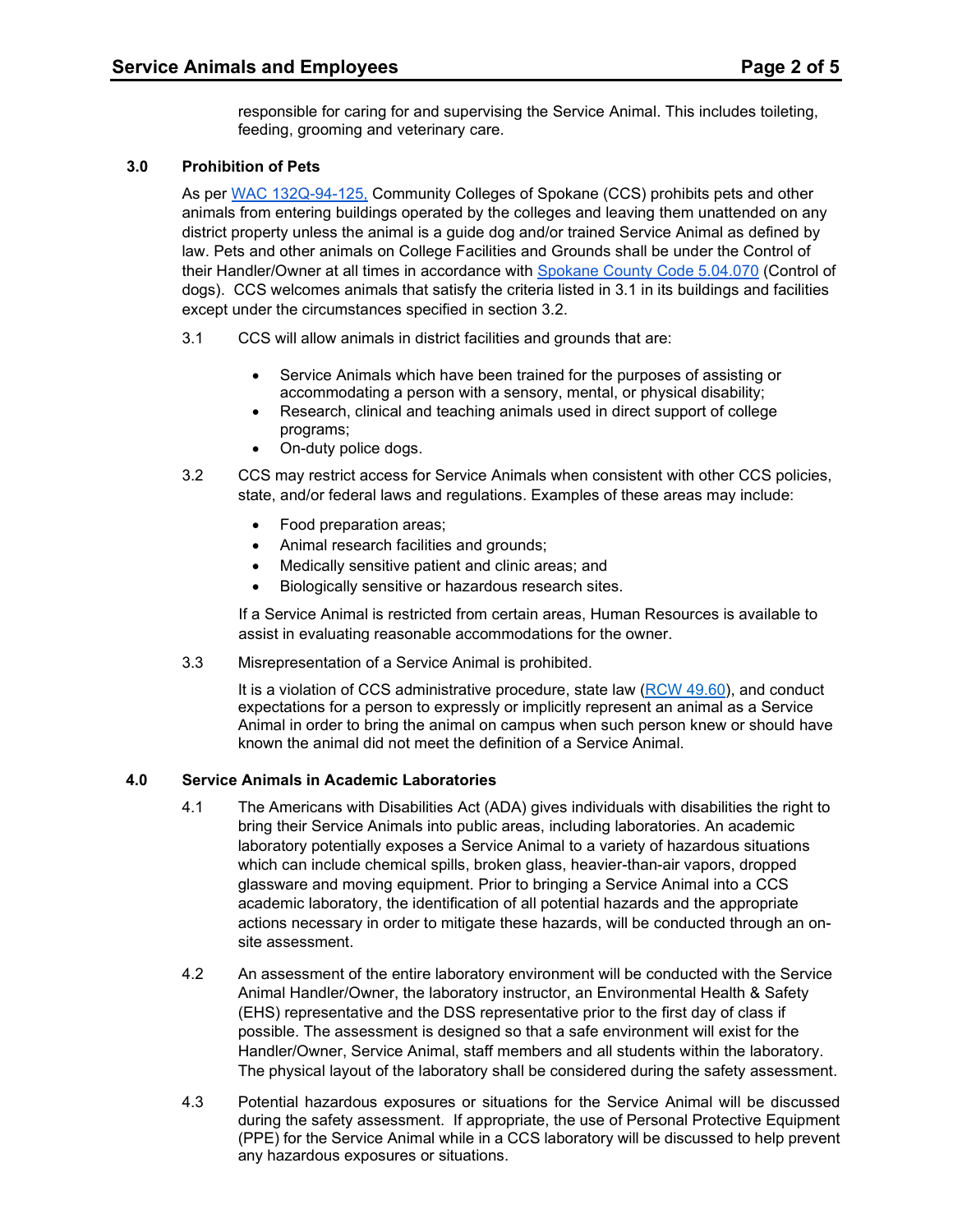- plastic-backed absorbent lab paper or pet pads for the Service Animal to lie on 4.3.1 PPE for Service Animals can include disposable or reusable rubber Service Animals' boots, disposable lab coats, chemical splash goggles and disposable during laboratory classes.
- 4.3.2 If the assessment team recommends PPE for the Service Animal and the Handler/Owner decides to utilize it, the PPE shall be purchased by the Handler/Owner.
- 4.3.2 If the Handler/Owner chooses not to purchase or utilize the recommended PPE for the Service Animal, then other options will be explored. These options will be further discussed by the assessment team and the Service Animal Handler/Owner and the conversation outcome will be documented in writing.

### **5.0 Inquiries of Service Animal Handlers/Owners**

Permitted Inquiries:

- 5.1 When it is not readily apparent that an animal is trained to do work or perform tasks for an individual with a disability, CCS employees may ask:
	- (1) Is the animal a Service Animal required because of a disability?
	- (2) What work or task has the animal been trained to perform?
- 5.2 If the Handler/Owner states that the animal is required because of a disability and that Service Animal must be admitted. If there is any doubt that an animal is a Service should consult with the Disability Support Services office on their campus. the animal has been trained to do work or a task for the Handler/Owner, then the Animal and if the Handler/Owner is a CCS employee, contractor, or vendor, college personnel should admit the animal and then consult with Human Resources regarding any questions they may have. If the Handler/Owner is a student, college personnel

#### Prohibited Inquiries:

 5.3 Employees must not ask about the person's disability, require medical documentation, require a special identification card or training documentation for the Service Animal, or ask that the Service Animal demonstrate its ability to perform the work or task.

Employees shall not require students with Service Animals to register with the Disability Support Services office or require employees, contractors, and vendors to register with Human Resources. Employees, contractors, or vendors who are Service Animal Handles/Owners and regularly access CCS facilities are encouraged to contact Human Resources. Human Resources can then assist the Service Animal Handler/Owner by providing advance notice to College personnel, such as faculty, advisors, building coordinators and administrators, etc. that the Handler/Owner and Service Animal are entitled to access.

#### **6.0 Responsibilities of Service Animal Handlers/Owners**

- 6.1 Service Animal Handlers/Owners are required to comply with state and local laws regarding licensing and vaccinations.
- voice, signal, or other effective controls. 6.2 Service Animals must be harnessed, leashed or tethered, unless these devices interfere with the Service Animal's work or the individual's disability prevents using these devices. In that case, the individual must maintain Control of the animal through
- 6.3 Service Animal Handlers/Owners are responsible for ensuring the Service Animal does not disturb or disrupt normal academic or administrative functions.
- $6.4$ Service Animal Handlers/Owners are responsible for the care and supervision of the Service Animal, including waste removal/disposal and keeping the animal under Control at all times.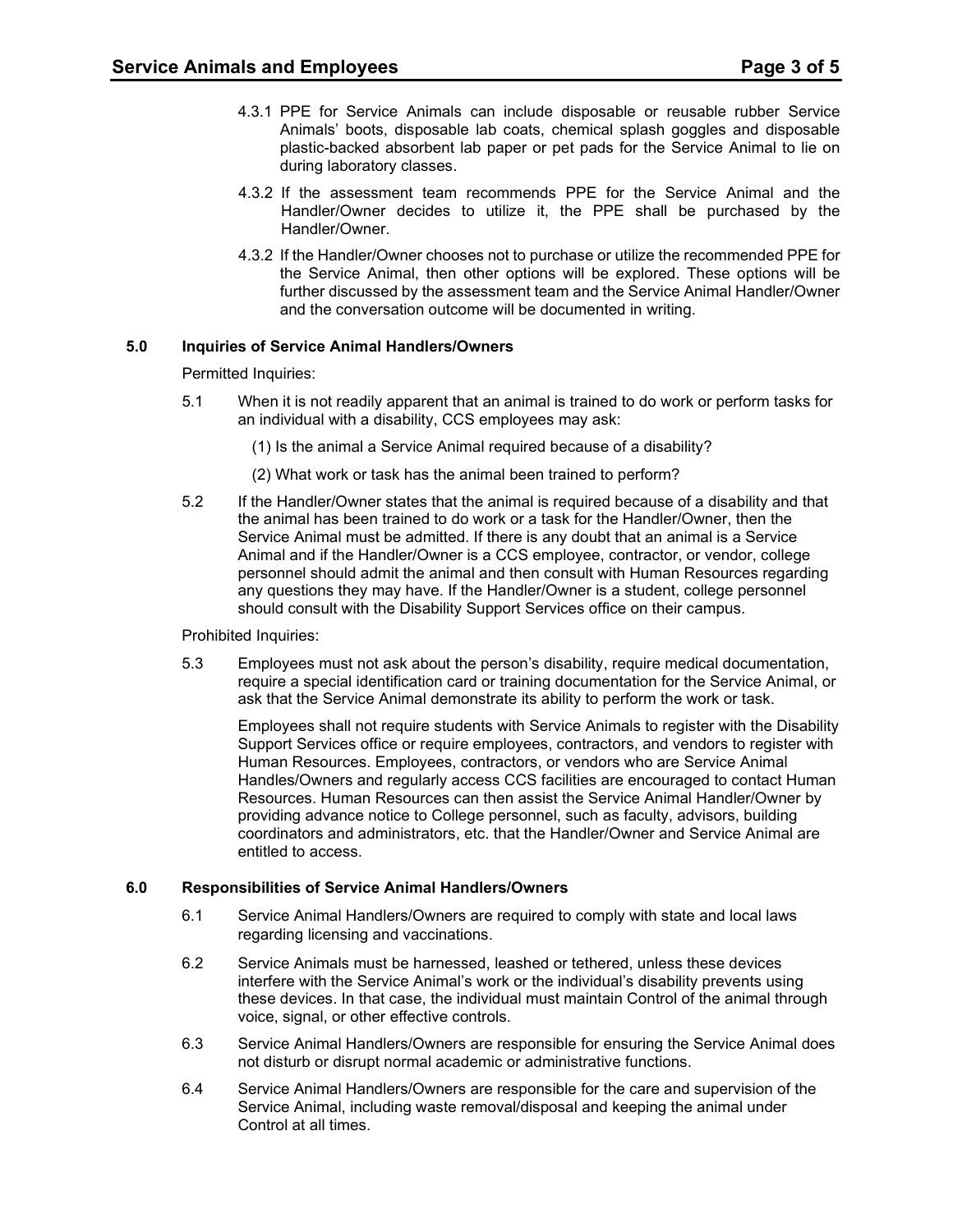- 6.5 Service Animal Handlers/Owners are responsible for any damages to CCS property as well as any injury to others caused by their Service Animal.
- 6.6 Service Animal Handlers/Owners are responsible for the Control, safety and evacuation of their animal in the event of an emergency.
- 6.7 Service Animal Handlers/Owners are responsible for removing their Service Animals for cause in accordance with section 8.0.
- 6.8 Service Animal Handlers/Owners are responsible for preventing the Service Animal from entering any pond, fountain or stream located on college premises.
- 6.9 The ADA does not override public health rules that prohibit dogs in swimming pools. Service Animals must be allowed on the pool deck and in other areas where the public is allowed. A service dog in the area around the pool is considered to be a reasonable ADA accommodation.

#### **7.0 Responsibilities of College**

Members of the CCS community are responsible for the following:

- programs or activities, or invitees are allowed to go. Please see exceptions listed in 7.1 Allowing Service Animals to accompany the person they are assisting in all areas of campus where employees and members of the public, participants in services, Section 3.2.
- 7.2 Not distracting a Service Animal in any way. Do not pet, feed, or interact with the animal without the Handler/Owner's permission.
- 7.3 Not separating a Service Animal Handler/Owner from the Service Animal.
- resolve the conflict that considers the disability-related needs/accommodations of all 7.4 Individuals with medical issues that may be impacted by the presence of or exposure to Service Animals who are requesting reasonable accommodation should communicate with Human Resources as noted in Section 8.4 of this procedure if they have a concern about exposure to a Service Animal. The individual will be asked to provide documentation that identifies a disability or medical condition and the need for an accommodation. The Human Resources Office will facilitate an interactive process to persons involved.

#### **8.0 Cause for Removal of Animal**

- opportunity to get the animal under Control. If the disruption or disturbance continues, 8.1 A person with a disability shall not be asked to remove their Service Animal from the premises unless: (1) the Service Animal is not under the Handler/Owner's direct Control or the Service Animal is disturbing or disrupting the normal administrative, academic or programmatic routine, then the Handler/Owner must first be given an then the Handler/Owner may be asked to remove the animal (2) the Service Animal is not housebroken. If at any time the Service Animal presents a threat to the health and safety of others, the Service Animal may be required to be removed from College Facilities and Grounds and 911 (emergency assistance) may be contacted.
- 8.2 Failure of the Handler/Owner to remove the Service Animal upon request by a college official may result in the following:

 Members of the general public may be escorted off campus by security or local animal control may be called to remove the Service Animal.8.3 When there is a legitimate reason to ask that a Service Animal be removed, staff must offer the person with the disability the opportunity to obtain goods or services without the animal's presence. CCS will engage as needed in a good faith, interactive process with the individual to determine if other accommodations will effectively allow the individual to participate in the program, service, or activity.

8.4 Handler/Owner may be prohibited from bringing the animal onto CCS facilities and If a Service Animal's improper behavior continues, or happens more than once, the grounds. This decision will be determined on a case-by-case basis by the appropriate